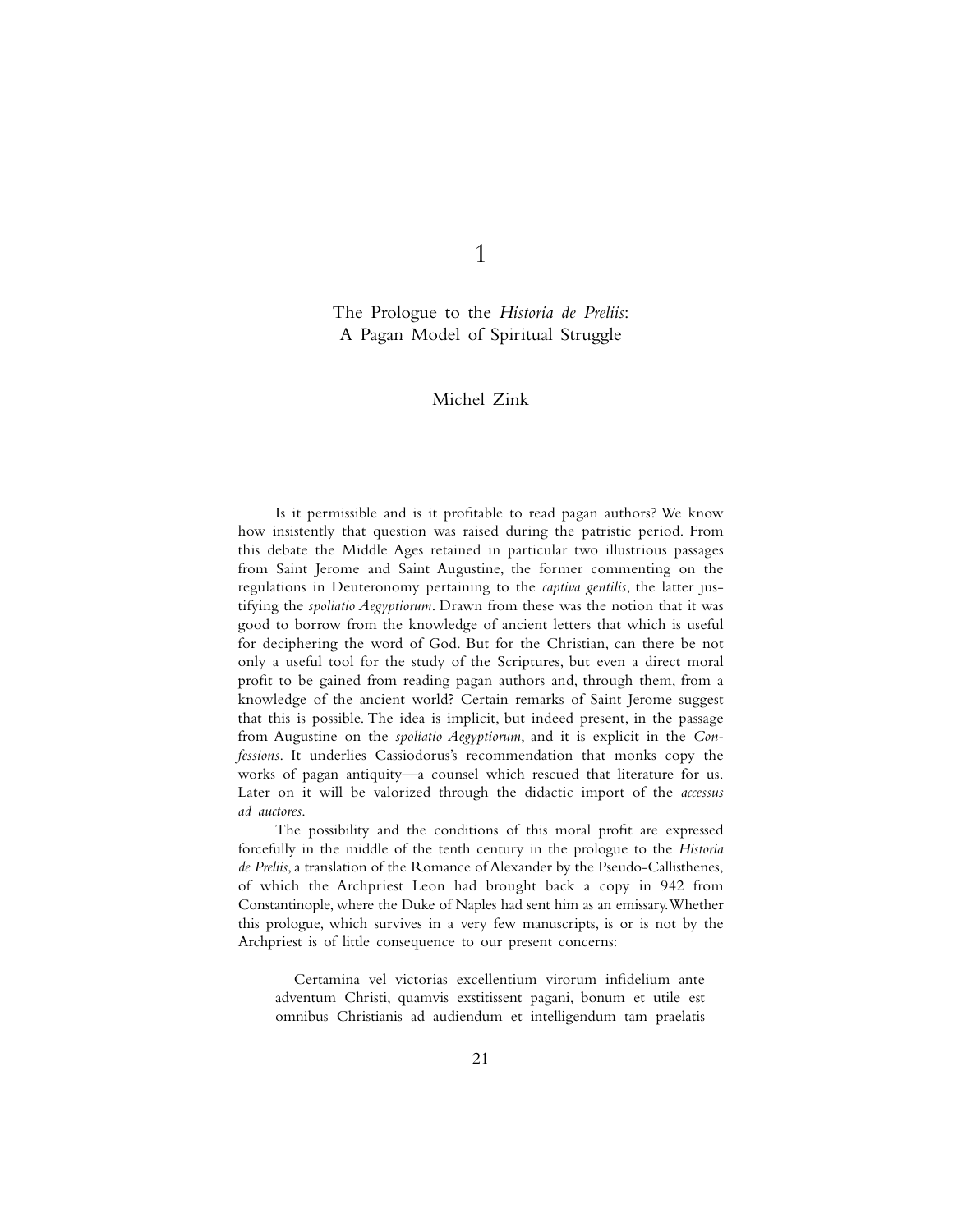quam subditis, videlicet saecularibus et spiritualibus viris, quia cunctos ad meliorem provocat actionem. Nam prelati, id est rectores, legendo et considerando quemadmodum praedicti pagani idolis servientes agebant se caste et fideliter atque in omnibus se inreprehensibiliter ostendebant, per eorum exempla bonorum operum ita acuant mentes suas, eo quod fideles et membra Christi esse videntur, ut multo magis meliores se illis demonstrent in castitate et iusticia atque pietate. Subiecti vero, id est milites sub milicia constituti, legendo vel audiendo talia certamina et operationes commilitum suorum, qui magis daemonibus quam Deo militabant, certent se prudentiores ostendere illis in omni opere bono, sicut decet militibus Christi. Nam dominis carnalibus pure et fideliter secundum praeceptum apostoli (1 Peter 2,13; cf. Romans 13,1–5, Titus 3,1) deserviant, Deo vero, creatori suo, tota mente ita decertent famulari custodiendo precepta eius, nulli umquam violentiam facientes aut aliena auferentes, sed in sua substantia abundantes, sicut precursor et baptista Christi, beatus Johannes, in Evangelio precepit (Luke 3,14), ne, quod absit, militando saeculo alienentur a militia caelesti. Licet namque et spirituales homines audire, quae et qualia certamina vel quam benignas operationes propter amorem saeculi in se habebant pagani ab initio usque ad adventum Christi, ut merendo considerent, quam sapientes et pios viros tunc possidebat diabolus excecando mentes illorum, ne suum agnoscerent creatorem et servirent creaturae potius quam creatori, et ideo intelligebant, quam iustum et necessarium fuit humano generi adventus Christi, quia secundum sacram scripturam, si nos non visitasset ex alto redemptor noster demonstrando se ipsum nobis viam salutis, per quam salvaremur, ut eum solum in trinitate adoraremus ipsumque verum creatorem omnium agnosceremus, funditus nos omnes in aeternum perieramus. Quapropter pura mente cum apostolo admirando proclamemus: "O altitudo sapientiae et scientiae Dei, quam incomprehensibilia sunt iudicia eius et investigales viae eieus" (Romans 11,33). Et iterum cum psalmista requirentes exclamemus: "Quis loquitur potentias Domini et auditas faciet omnes laudes eius?" (Psalms 106,2). Subaudis: nemo. $<sup>1</sup>$ </sup>

(It is good and just that all Christians, those who command as well as those who obey, that is, laymen as well as ecclesiastics, listen and be able to understand [the story] of the battles and victories of the most eminent among the infidels who lived before the coming of Christ, pagans though they were, for everyone will find therein a means of bettering their conduct. In effect, those who command, the leaders, by reading and meditating on how these pagans, even though they worshiped idols, behaved in a chaste and upright manner and in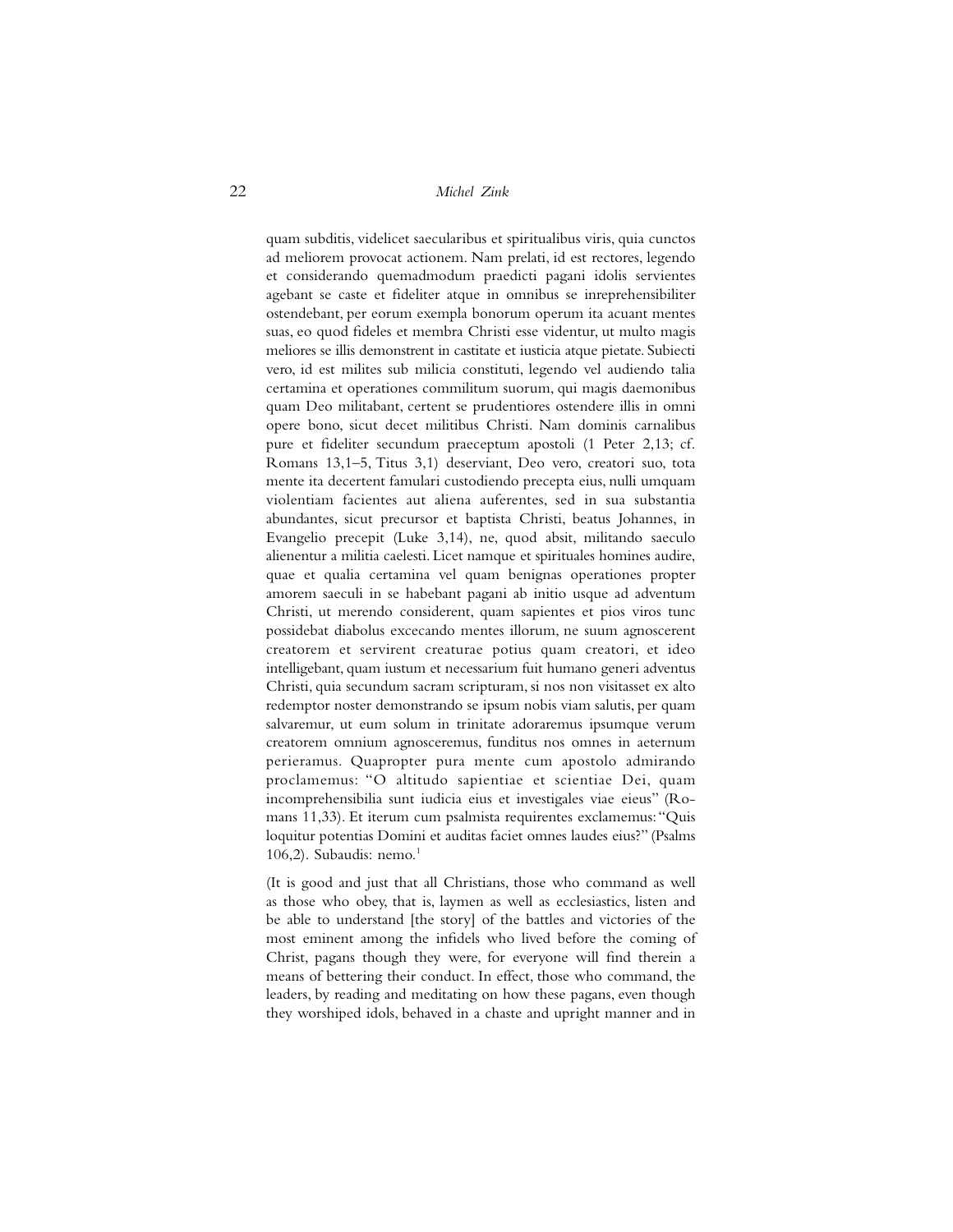every respect conducted themselves in ways beyond reproach, should by the example of their fine deeds sharpen their own conscience always understood that they are among the faithful and the members of Christ—so as to show themselves very superior to these pagans in chastity, justice, and piety. As for the subordinates, the soldiers enrolled in the army, by reading and listening to accounts of the battles and the great deeds of their pagan companions at arms who more often fought in the army of demons than in that of God, they should fight in such a way as to show themselves more capable than their precursors of accomplishing all good actions, as befits the soldiers of God. They should in effect serve their wordly lords wholeheartedly and faithfully, according to the apostle's precept, and struggle to serve the true God, their Creator, with all their soul, respecting and observing His commandments, not committing violent acts or taking the possessions of others, but being content with what they have, as the blessed John, the precursor of Christ, he who baptized Him, prescribes in the Gospels, so that—God forbid!—making war in this world they not become separated from the celestial militia. Spiritual persons as well can hear the story and judge the quality of the combats engaged and the splendid acts of the pagans for the love of this world, from its origin unto the coming of Christ, in order to meditate usefully on the wisdom and piety of men whom the devil held in his power by blinding their spirits in order to prevent them from recognizing their Creator and to make them obey the creature rather than the Creator: they will also understand how just and necessary was the coming of Christ for mankind, since, according to Scripture, if our Redeemer had not come from on high to visit us and show us Himself the way of salvation by which we shall be saved, so that we adore Him alone and triune and recognize Him as the true Maker of all things, we would all be cast unto perdition for all eternity. For this, let us proclaim with a pure spirit in sharing the admiration of the Apostle: "O sublime wisdom and knowledge of God! How incomprehensible His judgments, how impenetrable His ways!" And with the psalmist let us add: "Who can tell of the mighty works of God, who can make all His praises heard?" Implied: no one.)

Do we assume that Archpriest Leon is recommending that Christians know the deeds—in this instance military actions—and not the literary works of pagan antiquity? *Certamina vel victorias*, that is what it is good and useful to know. Yet what does it mean here "to know"? To listen and to understand. The mediation of a story to which attention and intelligence are applied is supposed by *audiendum et intelligendum*. Implicit in the first sentence of this prologue is the slippage of the very meaning of the word *gesta*. The *Gesta Romanorum* is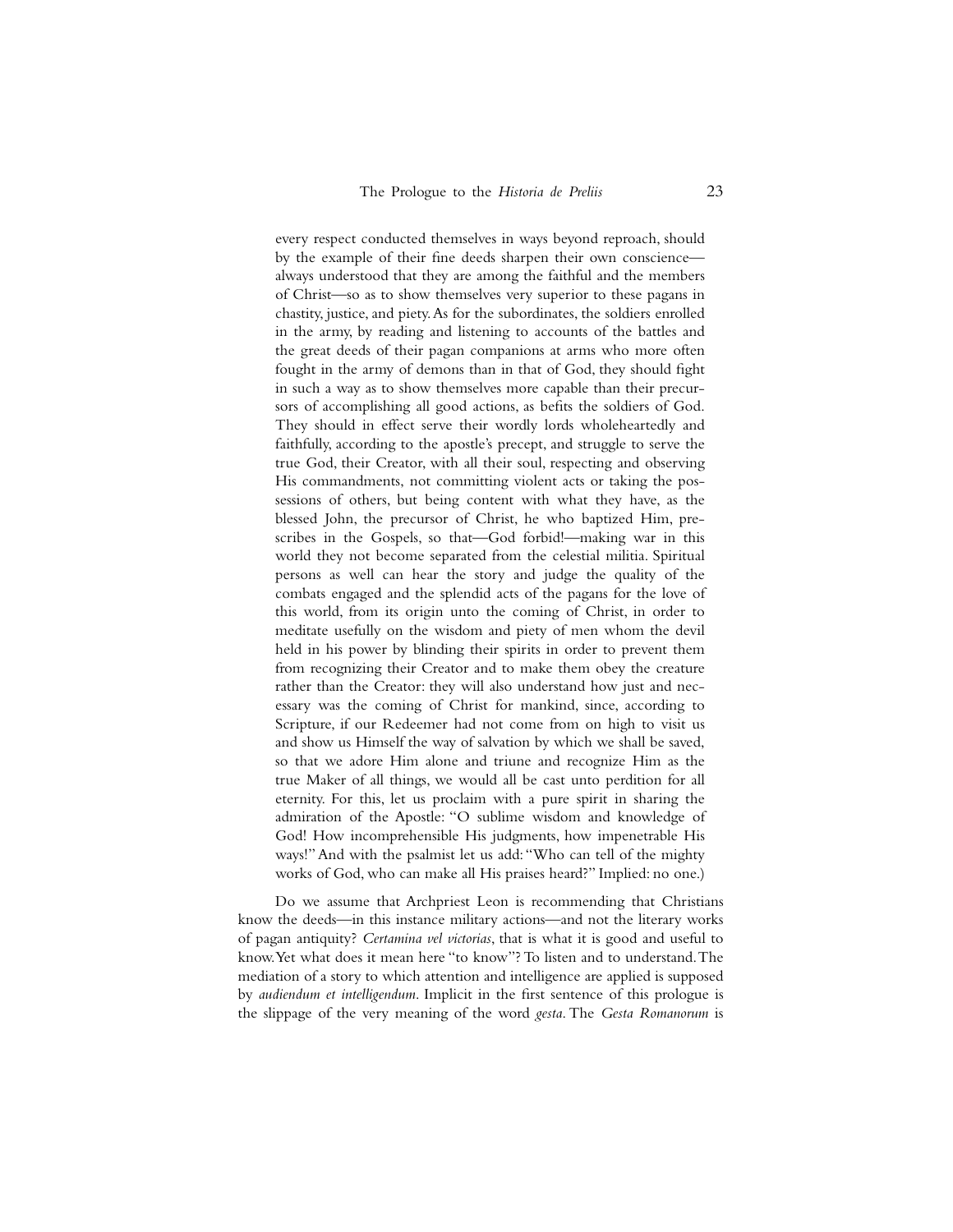a book. What Leon brought back from Constantinople is a book; translating it, he made another book, of which this prologue is the insert. Farther along, it is to the act of reading as well that he invites both the *praelati* (*legendo et considerando*) and the *subjecti* (*legendo vel audiendo*).

In what way is such a reading profitable? The answer is given in the governing idea of the passage, which is the following: if the pagans, who had no attachments other than to this world, were servants of the devil who blinded them, and knew not God, were capable of such virtue, then Christians, who know and serve God, must be capable, each according to his station, to do far better. The reading of works that preserve the memory of the pagans' "combats or victories" is thus in service to that virtuous emulation.

What, then, is the nature of such emulation? It could be that which obtains, literally, between the great soldiers of antiquity, like Alexander, and the Christian warriors of the present time. That is what will shortly be offered, beginning with the *Historia de Preliis* itself, by the fictive personage of Alexander transformed into a chivalric model. In a sense, it is from this image that the idea of the Nine Worthies—the nine pagan, biblical, or Christian luminaries will be spawned near the end of the Middle Ages. But such was not the idea of Archpriest Leon. According to his view, the heroic deeds of the pagans do not offer Christians a model of heroism, but of saintliness. He does not cite the exemplarity of pagan warriors for the benefit of Christian warriors—those Christians who are summoned to battle—but rather for the defender of the faith that every Christian should be. In other words, it is the Pauline metaphor of spiritual combat that legitimizes the interest in ancient battles. . . . It is therefore necessary, to profit from them, to apply them figuratively to the Christian life and thus to understand their true significance for a Christian: the *intelligendum* of the first sentence is thus not placed there by chance.

The most striking feature of this prologue is found elsewhere, however. On the contrary, there is nothing new about the allegory of struggle on behalf of the faith. Not only is it borrowed from Saint Paul, it also governs Christian exegesis of the historical books of the Old Testament. What is remarkable, on the other hand, is the fact that Leon bases his development on the description of a social hierarchy and the organization of society according to the military model, where clerics are officers and the laity simple soldiers. It is in terms of that hierarchy and organization that the example of pagan military virtues can be useful. At the same time, the military model used to describe Christian society is far from a pure metaphor.

For the leaders and the subordinates are the religious men and the laity: *tam praelatis quam subditis, videlicet saecularibus et spiritualibus viris*, expressions taken up again in *prelati, id est rectores . . . subjecti vero, id est milites sub milicia constituti*. The example of virtuous pagans must impel the spiritual leaders to rival them in chastity, justice, and piety, just as it should move the subordinate laymen to demonstrate their superiority to them in all good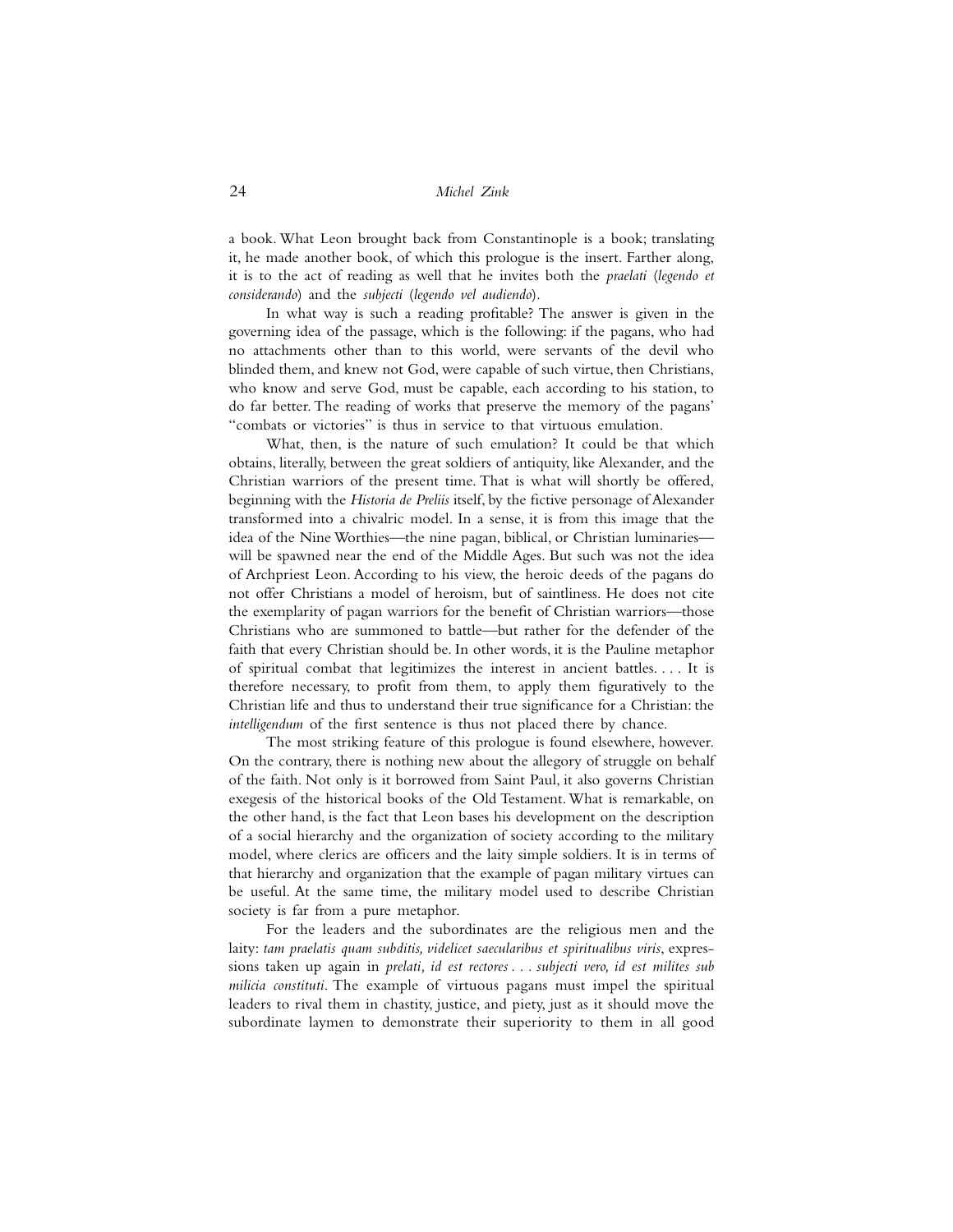actions. Yet what follows in this advice to good Christian soldiers is addressed to real soldiers, because it reiterates the specific advice John the Baptist gives them in the Gospel of Luke. The spiritual leaders, to whom the author returns in closing, are urged to contemplate the example of the pagans: these wise and pious men, who were nonetheless blinded by the devil, allow us to understand the extent to which the advent of Christ was just and necessary and invite us to give thanks to the true God, Creator of all things, and to praise His works.

By considering the *praelati* as spiritual leaders and the *subditi* or *subjecti* either as laypersons subjected to spiritual leaders or as real soldiers, the Archpriest lays out his conceptualization of society, clerical as well as military, governed by religious leaders, while laymen are called metaphorically to be soldiers of Christ, yet also have fundamentally military occupations.

The ambiguity between the metaphor of combat used to depict the exemplary Christian life and the real struggles to which the Christian might be called had a long posterity in spiritual and literary contexts. It is thus not insignificant that it appears at the opening of a text that belongs to the prehistory of our romance of chivalry and adventure. To take an example from outside the domain of romance, it was to be deliberately maintained and developed as stylistic ornamentation and as an element in a demonstration by Saint Bernard in the *De laude novae militiae*. Let me recall the well-known opening of this treatise:

Novum militiae genus ortum nuper auditur in terris, et in illa regione, quam olim in carne praesens visitavit Oriens ex alto, ut unde tunc in fortitudine manus suae tenebrarum principes exturbavit, inde et modo ipsorum satellites, filios diffidentiae. . . . Novum, invquam, militiae genus, et saeculis inexpertum, qua gemino pariter conflictu atque infatigabiliter decertatur, tum adversus carnem et sanguinem, tum contra spiritualia nequitiae in caelestibus. Et quidem ubi solis viribus corporis corporeo fortiter hosti resistitur, id quidem ego tam non judico mirum, quam nec rarum existimo. Sed et quando animi virtute vitiis sive daemoniis bellum indicitur, ne hoc quidem mirabile, etsi laudabile dixerim, cum plenus monachis cernatur mundus. Ceterum cum uterque homo suo quisque gladio potenter accingitur, suo cingulo nobiliter insignitur, quis hoc non aestimet omni admiratione dignissimum, quod adeo liquet esse insolitum? Impavidus profecto miles, et omni ex parte securus, qui ut corpus ferri, sic animum fidei lorica induitur. Utrisque nimirum munitus armis, nec daemonem timet, nec hominem. Nec vero mortem formidat, qui mori desiderat. Qui enim vel vivens, vel moriens metuat, cui vivere Christus est, et mori lucrum? Stat quidem fidenter libenterque pro Christo; sed magis cupit dissolvi et esse cum Christo: hoc enim melius.2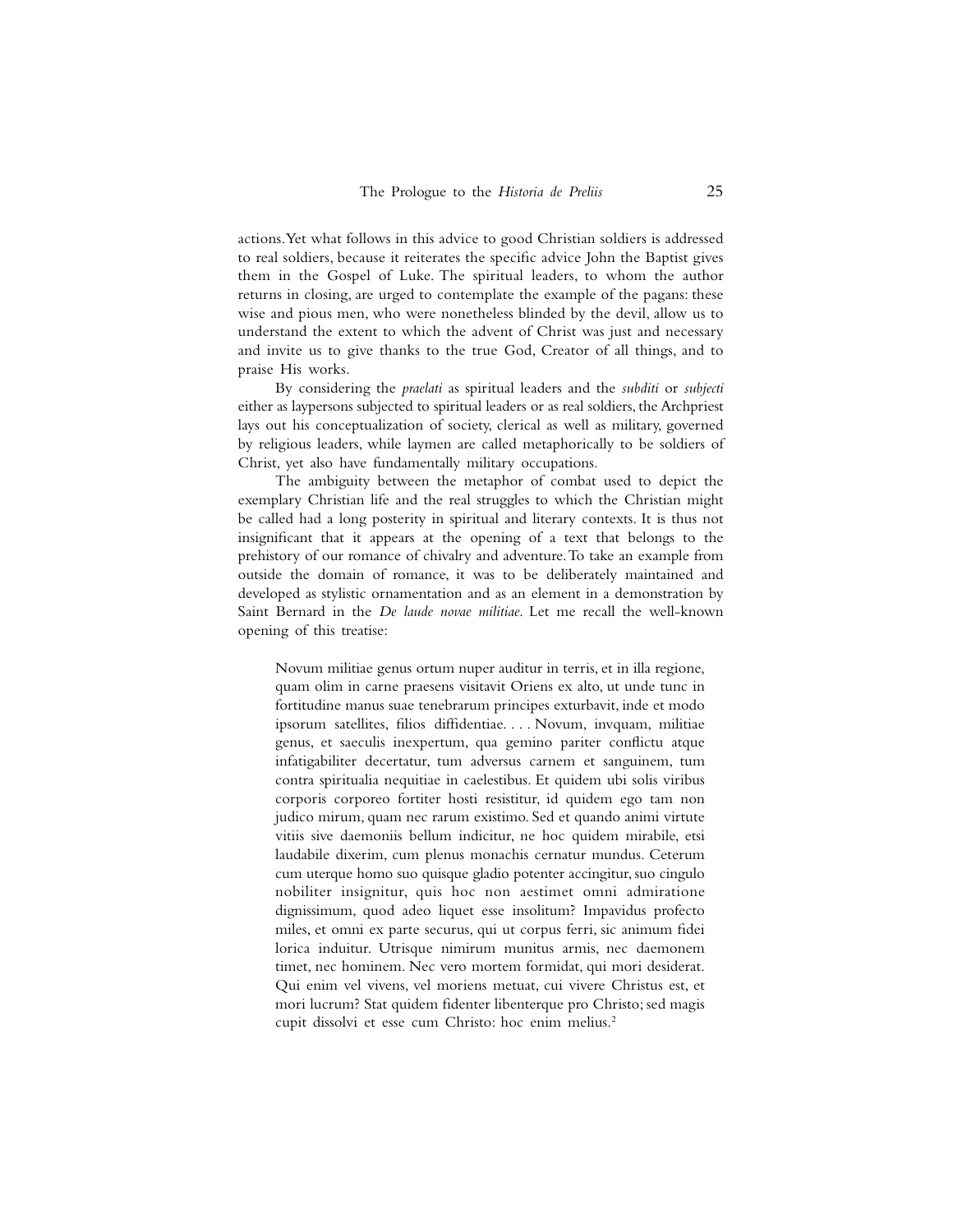(It is said that a New Chivalry has just been born unto us, in the very land where long ago the Word of God took on flesh; in these blessed places where, with His powerful hand, He dispersed the princes of darkness, the sword of the stalwart will soon finish exterminating the last of their minions. By this I mean the infidels. . . . A New Chivalry indeed, and such as the world has never known until now, destined to lead, relentlessly, a double combat, against flesh and blood, and against the spirits of darkness. That a man should consecrate all of his bodily strength to the struggle against a corporeal enemy, that is no rare occurrence, and I am hardly surprised by it; the same is true if a man deploys the forces of his soul against vice and the seductions of the demon, for the world is full of monks who wage this struggle; but those for whom my admiration is truly ineffable are those heroes of unheard-of audacity who, filled with courage, have girded themselves with the double baldric and the double-edged sword. The knight who has in a single gesture clad his soul in the breastplate of faith, and his body in arms of iron, is secure on all fronts and can remain intrepid. Thus doubly armed, he fears neither man nor demon. Far from fearing death, he desires it; Christ is his life, death his profit; of what should he be afraid? He lives in confident surrender to God. He could have but a single preference: to be freed from the bonds of the flesh and complete his union with Christ.)

I could have ended this citation with *nec daemonem timet, nec hominem* (he fears neither man nor demon), but that would not do justice to Saint Bernard. For the magnificent cadence of his exordium shows that he is not taken in by this literality of the combats of the faith: the familiar formulas inspired by Saint Paul; the life in Christ for which the price of death is nothing; that union with Christ to which every Christian for whom death is an advantage aspires—all of this is valid for everyone, all of this is the vocation of every man, and not just of the warrior-monks. Here is a case where the opening ambiguity, which purports to promote the cause of the Templars, ultimately—in a reversal that hints at the reservations of Saint Bernard—concludes by bringing their life round to the universal model of the Christian life.

Of course this ambiguity between the metaphorical struggle of the Christian life and the real battles of chivalric life was to loom especially large in the *chansons de geste* and in vernacular romances. While offering no general observations on that theme, I would simply recommend a rereading, in light of the prologue to the *Historia de Preliis*, of the prologue of the *Conte du Graal*. I do not do it here because everyone knows the latter text by heart and has one's own ideas about it. It is quite apparent, however, that the Archpriest Leon's prologue accords pertinence and a precise meaning to the parallel between Philip of Flanders and Alexander the Great. In contrast, one perhaps